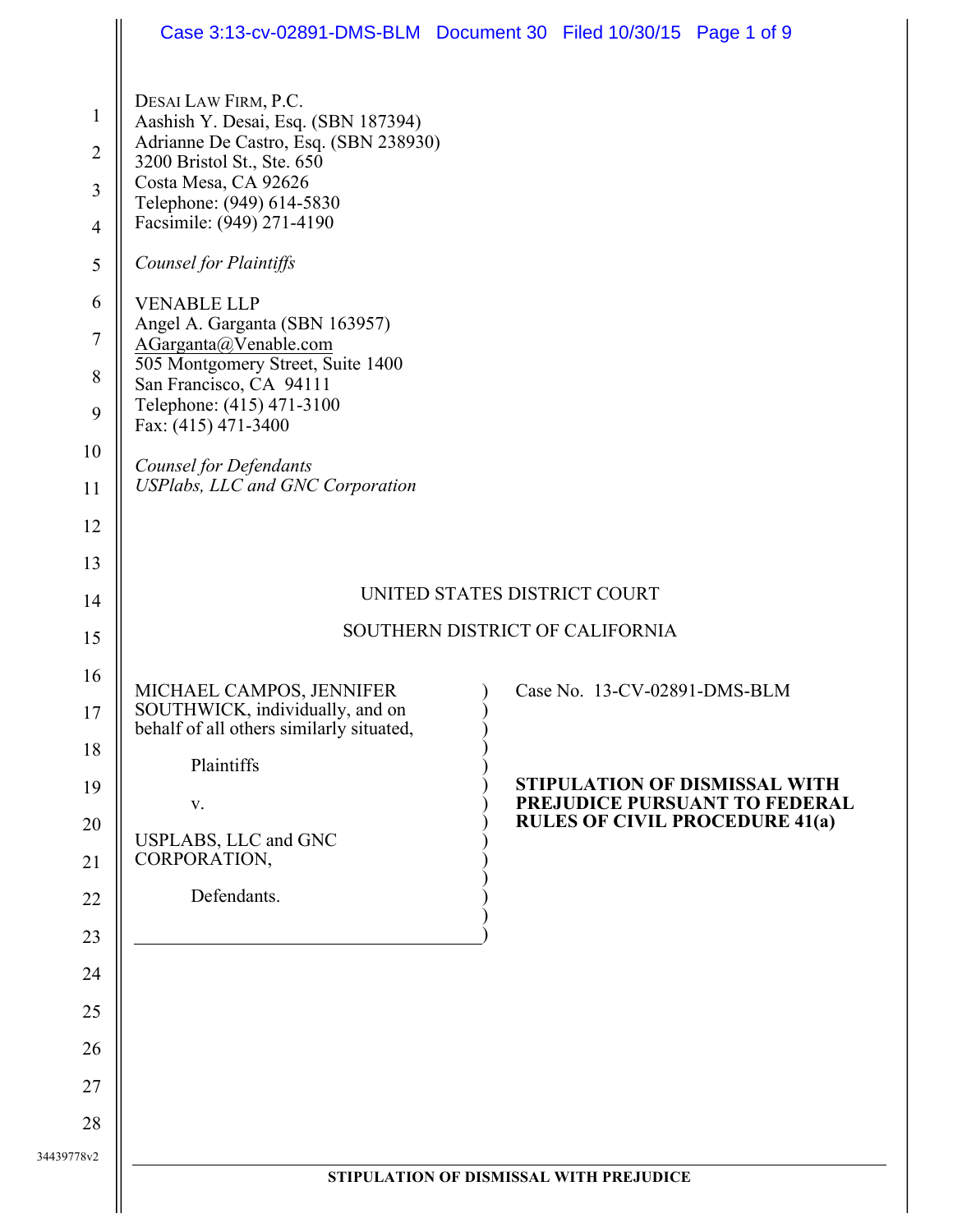## Case 3:13-cv-02891-DMS-BLM Document 30 Filed 10/30/15 Page 2 of 9

1

2

3

4

5

6

7

8

9

10

11

Pursuant to the parties Settlement Agreement, IT IS HEREBY STIPULATED AND AGREED by the parties that this action is dismissed in its entirety with prejudice pursuant to Federal Rule of Civil Procedure  $41(a)(1)(A)(ii)$ . The Plaintiffs' and the putative class' claims in this action were resolved pursuant to the Nationwide Class Action Settlement and Final Judgment in *Velasquez, et al. v. USPlabs, LLC, et al*. Case No. 4:13-cv00627-RH-CAS (N.D. FL), finally approved and entered by the U.S. District Court for the Northern District of Florida on February 26, 2015. A true and correct copy of the Final Approval Order and Judgment in *Velasquez* is attached as **Exhibit 1**. Each party shall bear its own costs except as for provided in the *Velasquez* Settlement Agreement.

12 13 14 15 16 17 18 19 20 21 22 23 24 25 26 27 28  $\parallel$  - 1 -**STIPULATION OF DISMISSAL WITH PREJUDICE** Dated: October 30, 2015 Respectfully submitted, By:*/s/ Aashish Y. Desai*  Aashish Y. Desai, Esq. (SBN 187394) M. Adrianne De Castro, Esq. (SBN 238930) DESAI LAW FIRM, P.C. *Counsel for Plaintiffs* By:*/s/ Angel A. Garganta*\_\_\_\_\_\_\_\_\_\_\_\_ Angel A. Garganta (SBN 163957) VENABLE LLP *Counsel for Defendants USPlabs, LLC and GNC Corporation*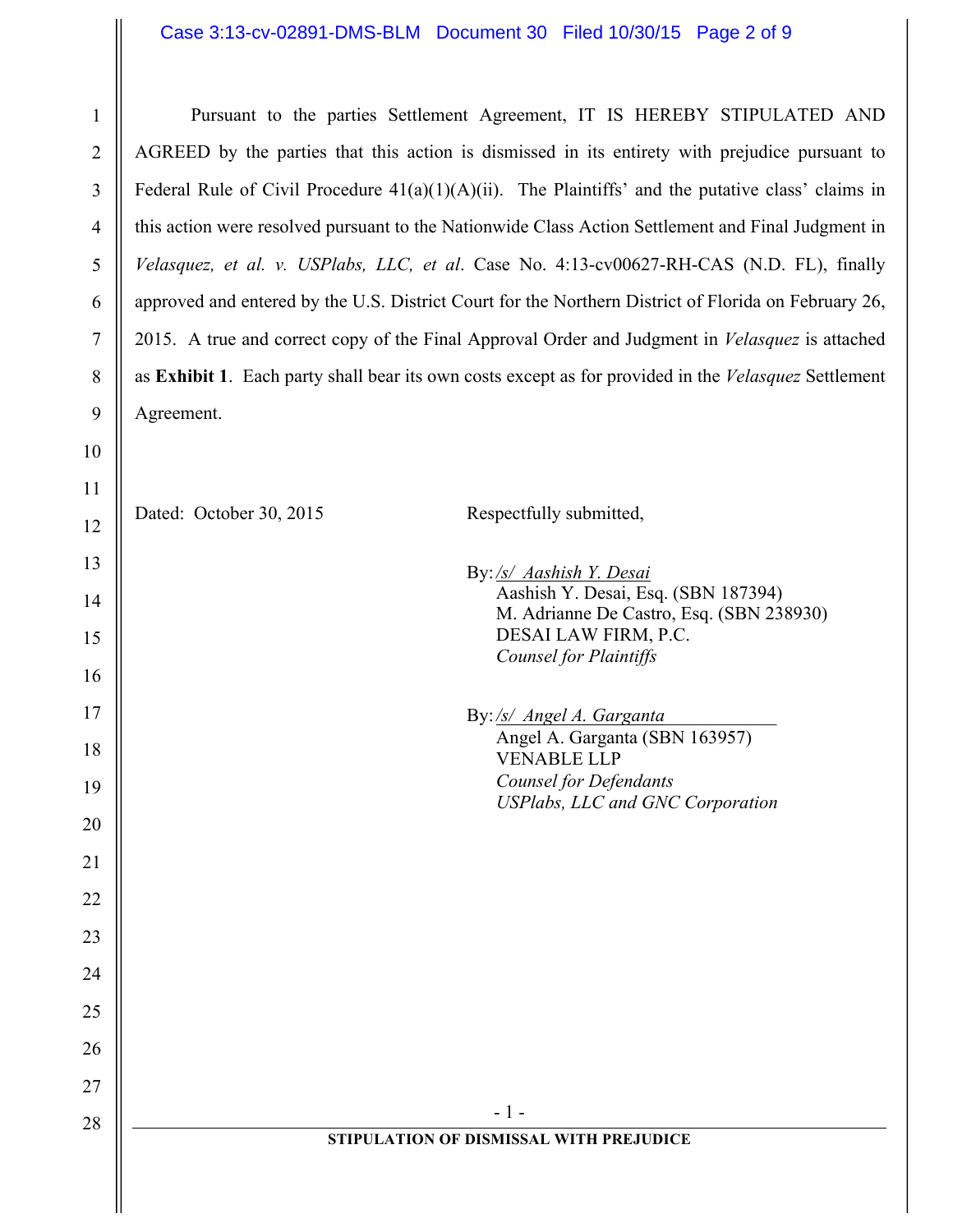Case 3:13-cv-02891-DMS-BLM Document 30 Filed 10/30/15 Page 3 of 9

## EXHIBIT 1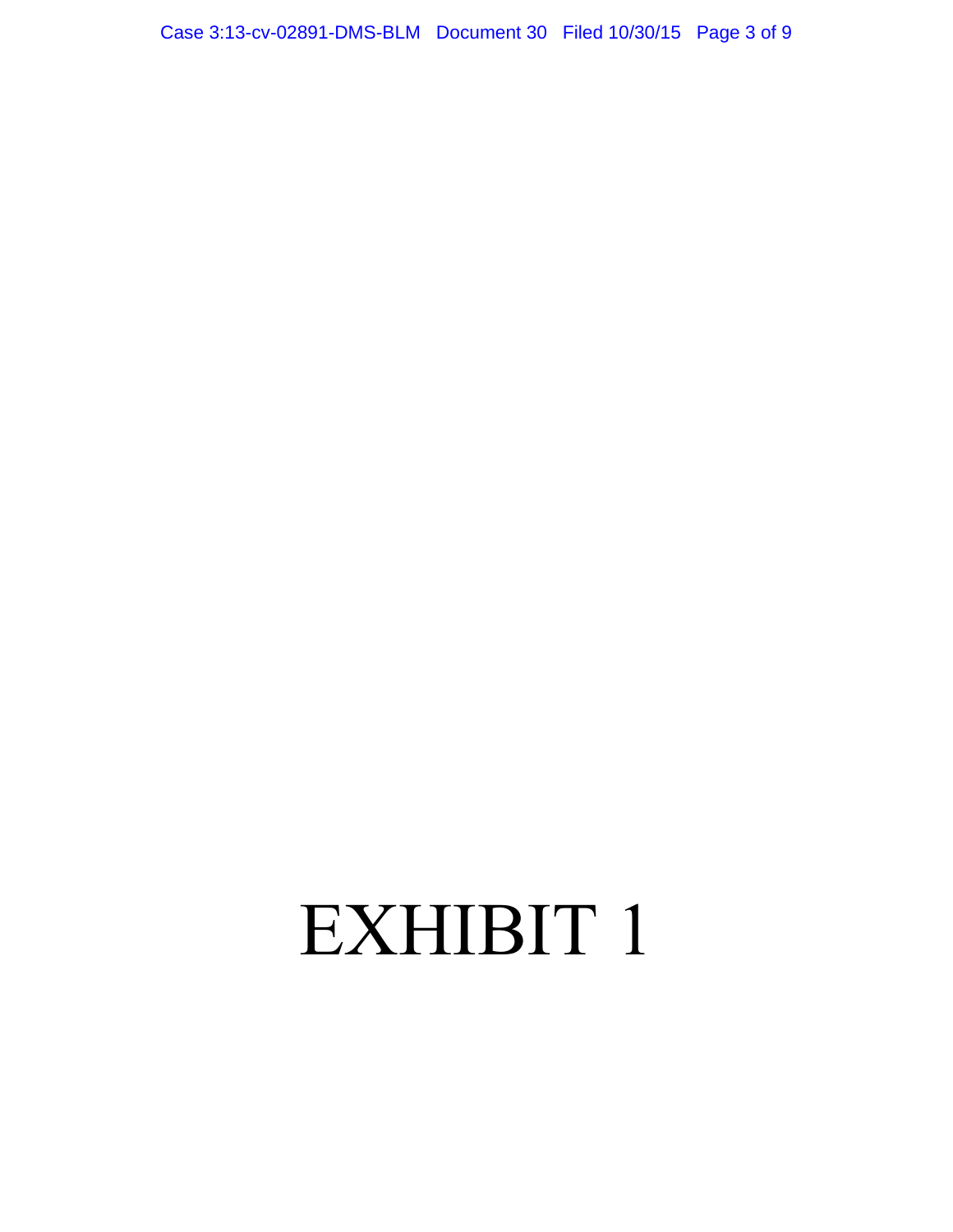## **IN THE UNITED STATES DISTRICT COURT NORTHERN DISTRICT OF FLORIDA TALLAHASSEE DIVISION**

JUAN VELASQUEZ, JOSHUA ARCE, GIANCARLO BOLLO, MICHAEL CAMPOS, and JENNIFER SOUTHWICK, Each Individually and on Behalf of All Persons Similarly Situated,

Plaintiffs,

v.

USPlabs, LLC, and GNC Corporation,

Defendants.

Case No. 4:13-cv00627-RH-CAS

## **FINAL APPROVAL ORDER AND JUDGMENT**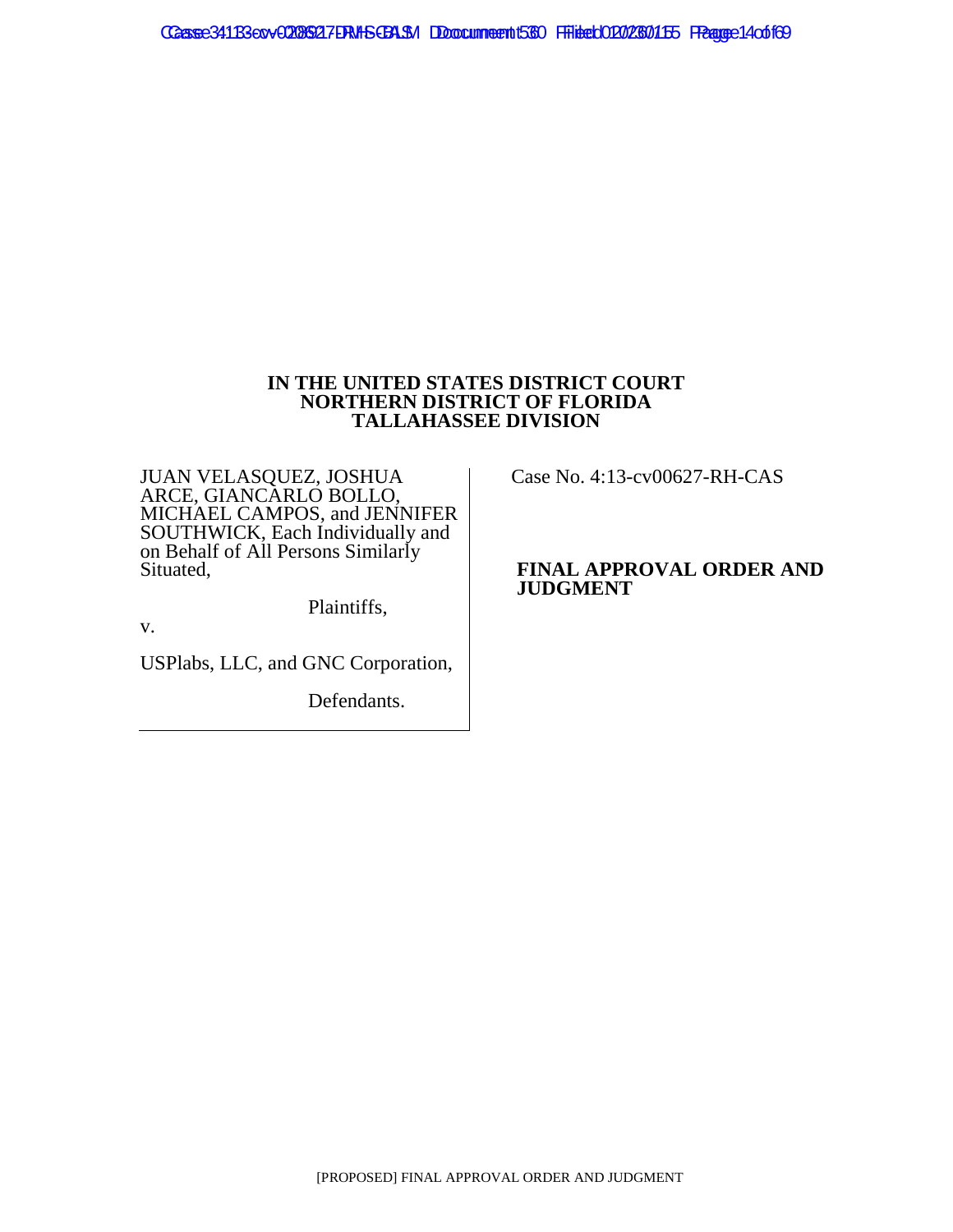WHEREAS, on October 13, 2014, an Order Re: Preliminary Approval of Proposed Settlement ("Preliminary Approval Order") was entered by this Court, preliminarily approving the proposed settlement of the Action pursuant to the terms of the Stipulation and Agreement of Settlement (the "Settlement Agreement") and directing that notice be given to the members of the Settlement Class.

WHEREAS, pursuant to the Parties' plan for providing notice to the Settlement Class (the "Notice Plan"), the Settlement Class were notified by publication of the terms of the proposed Settlement and of a Final Approval Hearing to determine, *inter alia*: (1) whether the terms and conditions of the Settlement are fair, reasonable and adequate for the release of the Released Claims against the Released Parties; and (2) whether judgment should be entered.

WHEREAS, a Final Approval Hearing was held on February 26, 2015. Prior to the Final Approval Hearing, proof of completion of the Notice Plan was filed with the Court, along with declarations of compliance as prescribed in the Preliminary Approval Order. Settlement Class Members were therefore notified of their right to appear at the hearing in support of or in opposition to the proposed Settlement, the award of attorneys' fees and expenses to Class Counsel, and the payment of incentive awards.

NOW, THEREFORE, the Court, having heard the presentations of Class Counsel and Defendant's Counsel, having reviewed all of the submissions presented with respect to the proposed Settlement, having carefully considered the requirements for class certification, having determined that the Settlement is fair, adequate, and reasonable, having considered the application of Class Counsel for awards of attorneys' fees and expense reimbursements, and having reviewed the materials in support thereof, it is hereby ORDERED, ADJUDGED and DECREED THAT: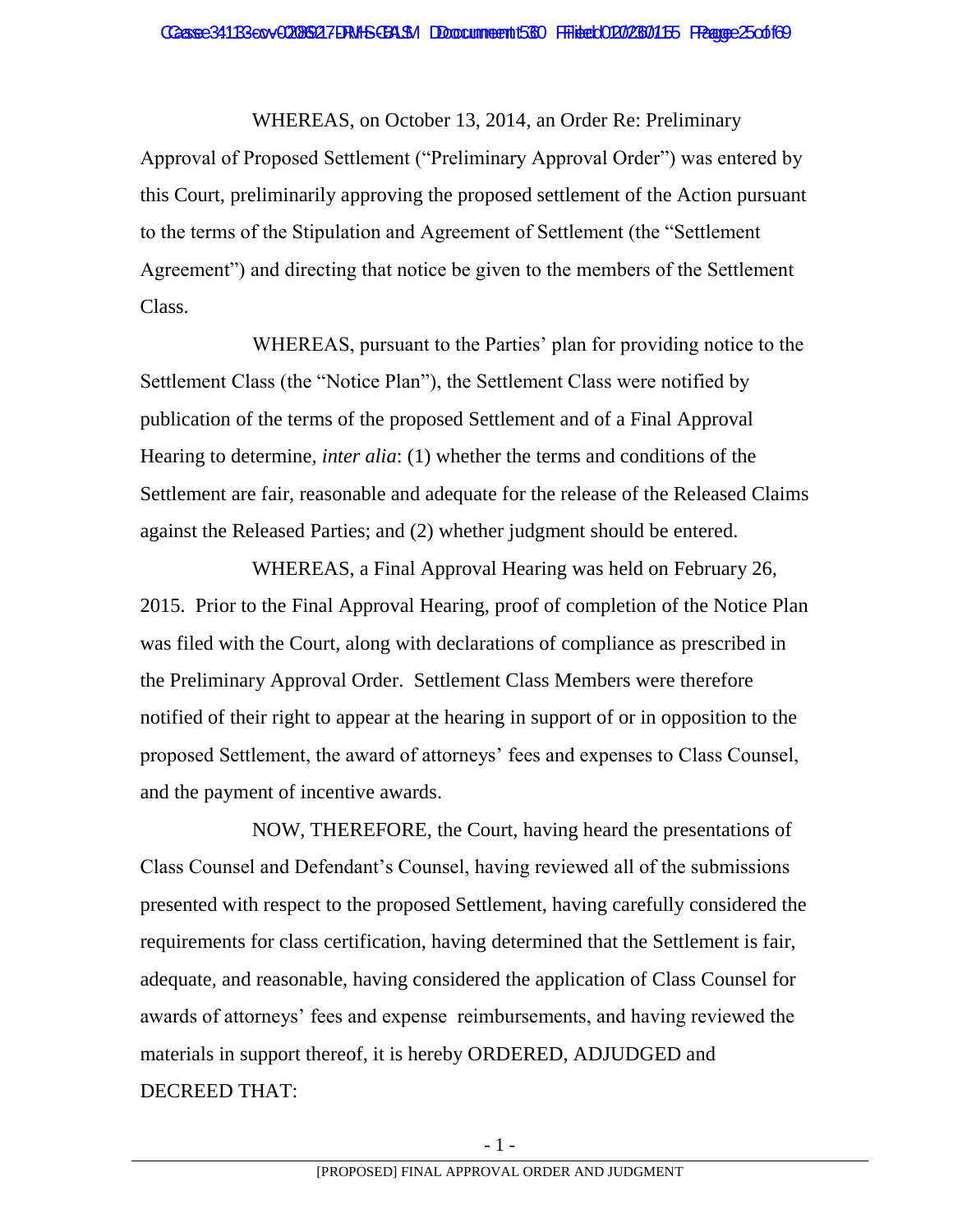1. The capitalized terms used in this Final Approval Order and Judgment shall have the same meaning as defined in the Settlement Agreement except as may otherwise be ordered.

2. The Court has jurisdiction over the subject matter of this Action and over all claims raised therein and all Parties thereto, including the Settlement Class.

3. The Court finds, solely for purposes of considering this Settlement, that the requirements of Federal Rule of Civil Procedure 23 are satisfied, including requirements for the existence of an ascertainable class, numerosity, commonality, typicality, adequacy of representation, manageability of the settlement class for settlement purposes, that common issues of law and fact predominate over individual issues, and that a settlement class is superior to alternative means of resolving the claims and disputes at issue in this Action.

4. The Settlement Class, which will be bound by this Final Approval Order and Judgment, shall include all members of the Settlement Class who did not submit a timely and valid Request for Exclusion.

5. For purposes of the Settlement and this Final Approval Order and Judgment, the Settlement Class shall consist of the following: All persons who purchased for personal consumption, and not for re-sale, one or more of the USPlabs Products in the United States during the Class Period. Excluded from the Settlement Class are any officers, directors, or employees of Defendants, and the immediate family member of any such person, as well as any individual who received remuneration from Defendants in connection with that individual's use or endorsement of the USPlabs Products. Also excluded is any judge who may preside over this case.

6. The Court finds that the Notice Plan set forth in Article IV of the Settlement Agreement, the submissions of Plaintiff in support of Preliminary

 $7328950.1$  - 2 -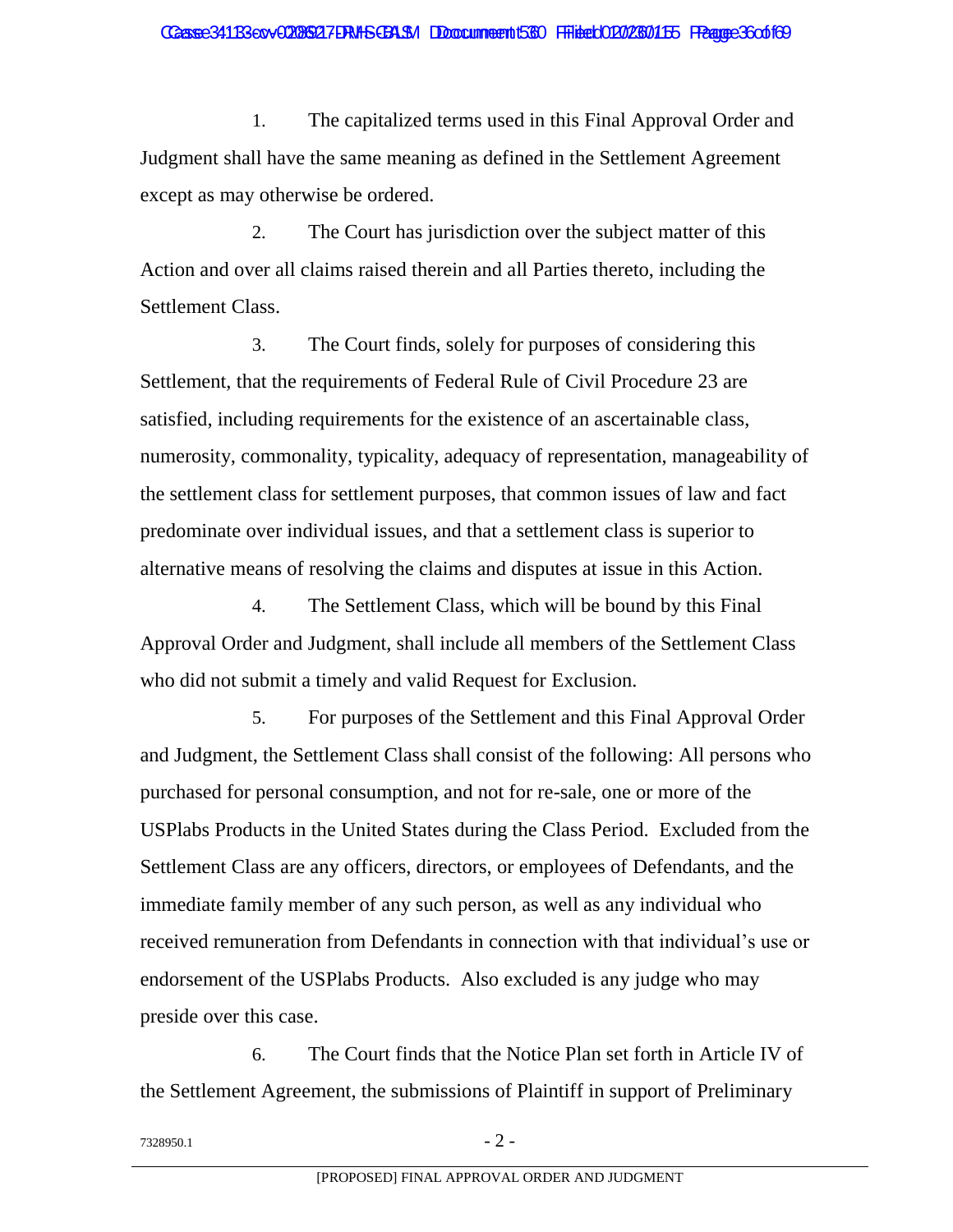Approval, and effectuated pursuant to the Preliminary Approval Order constitutes the best notice practicable under the circumstances and shall constitute due and sufficient notice to the Settlement Class of the pendency of the Action, certification of the Settlement Class for settlement purposes only, the terms of the Settlement Agreement, and the Final Approval Hearing, and satisfies the requirements of the Federal Rules of Procedure, the United States Constitution, and any other applicable law.

7. The Court approves Class Counsel's request for attorney's fees and costs as described in Plaintiff's Motion for Final Approval and the Declarations of Aashish Desai and Tim Howard to be paid from the Settlement Fund. The Court also approves of the allocation between Desai Law Firm, P.C. and Howard and Associates, P.A. to evenly divide the fees. The Court approves of the incentive payments to the Class Representatives as described in Plaintiffs' Motion for Final Approval.

8. The Settlement, as set forth in the Settlement Agreement, is in all respects fair, reasonable, adequate and in the best interests of the Settlement Class, and it is approved. The Parties shall effectuate the Settlement Agreement according to its terms. The Settlement Agreement and every term and provision thereof shall be deemed incorporated herein as if explicitly set forth and shall have the full force of an Order of this Court.

9. Unless otherwise directed by the Court, within thirty (30) days of the Effective Date, USPlabs shall deposit the balance of the Common Fund amount as set forth in the Settlement Agreement, and the funds in the Common Fund, except for other disbursements authorized by this Judgment, shall be distributed to the Settlement Class pursuant to the terms of the Settlement Agreement.

 $7328950.1$  - 3 -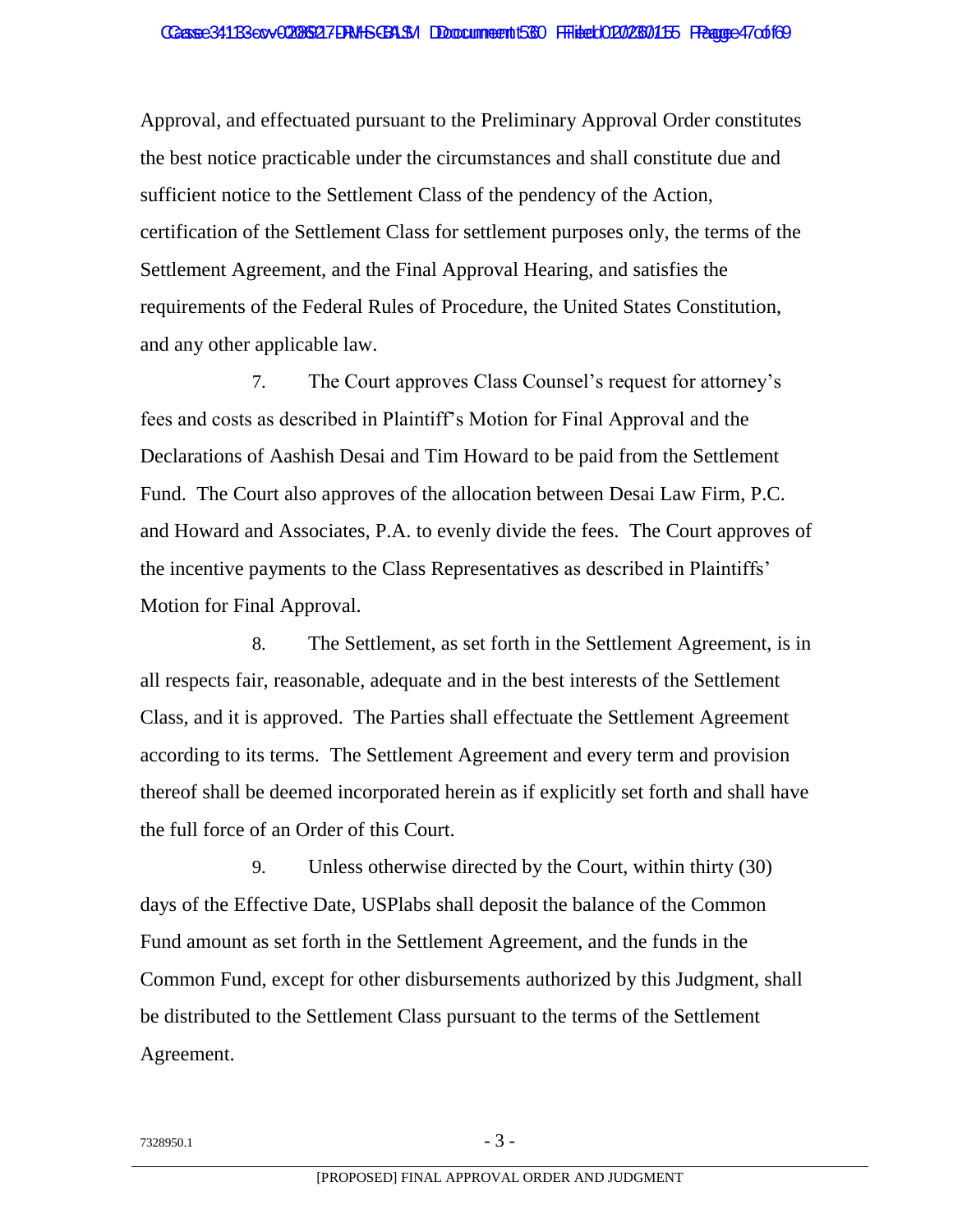10. Upon the Effective Date, the Class Representatives and all Settlement Class Members shall have, by operation of this Order and Final Judgment, fully, finally and forever released, relinquished, and discharged all Released Parties from all Class Released Claims pursuant to Article VII of the Settlement Agreement.

11. Settlement Class Members, including the Class Representatives, and the successors, assigns, parents, subsidiaries, affiliates or agents of any of them, are hereby permanently barred and enjoined from instituting, commencing or prosecuting, either directly or in any other capacity, any Class Released Claim against any of the Released Parties.

12. Upon the Effective Date, the Class Representatives shall have, by operation of this Order and Final Judgment, fully, finally and forever released, relinquished, and discharged all Released Parties from all Individual Released Claims pursuant to Article VII of the Settlement Agreement.

13. The Class Representatives, and the successors, assigns, parents, subsidiaries, affiliates or agents of any of them, are hereby permanently barred and enjoined from instituting, commencing or prosecuting, either directly or in any other capacity, any Individual Released Claim against any of the Released Parties.

14. This Final Approval Order and Judgment, the Settlement Agreement, the Settlement which it reflects, and any and all acts, statements, documents or proceedings relating to the Settlement are not, and shall not be construed as, or used as an admission by or against Defendants of any fault, wrongdoing, or liability on their part, or of the validity of any Class Released Claim or Individual Released Claim or of the existence or amount of damages.

15. The payments ordered herein shall be made in the manner and at the times set forth in the Settlement Agreement.

 $7328950.1$  - 4 -